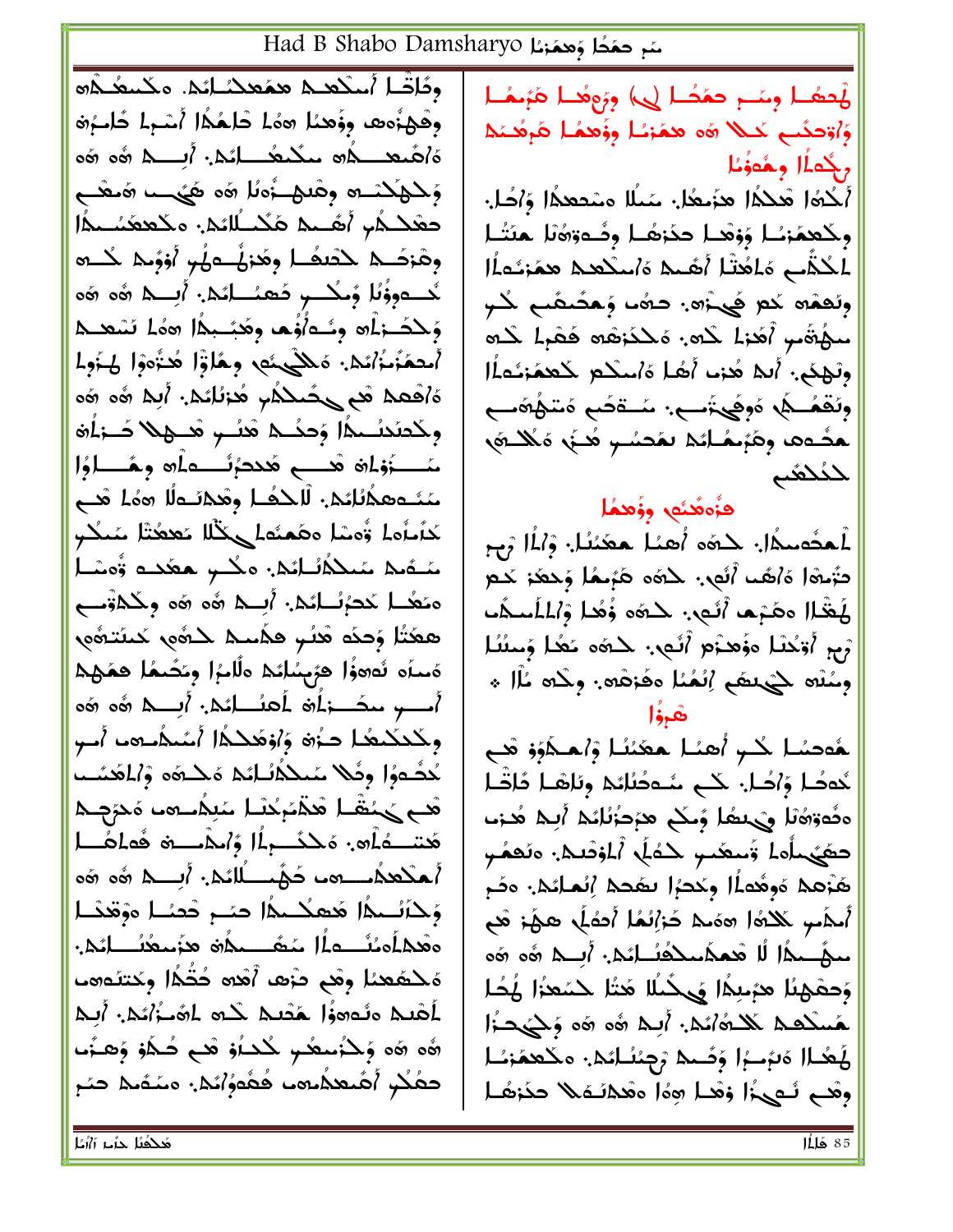Had B Shabo Damsharyo أَسَمَ حَمْحًا وَهِيمَ مَنْ

وَهَالَتَ أَ قَوَّا أَ قَوْوَهُ لَا وَوَهِ يَحْمَى وَمِنَا مِنَا مِنَا مِنَا مِنَا مِنْ هِجَدَانَــم}ا هَـا هُـــز، مَـــهِ، كَمَّا أَمِـدًا مَـــهِ وَٱوَّىعَكَـــــوَمِ حَيَٰىٰلِكَمَنَـــا تَاسَّــــمكَا. ٱوما تعمّنون عزعكم أوه هاضلا ووهي وأنحل هْرِجُهِ ۚ فُو إِنْعًا. أُوب نَعِلًا وَثَمَّا أَحْدُوا هَٰآهَ ۡ ذَٰٓ دَٰٓ مَٰٓ ذَٰٓ الۡ الۡ الۡ الۡ وَ هَٰٓ دَٰٓ وَ ۖ دَٰٓ مِنۡ الۡ الۡ الۡ ا سْكَفُّا. هَٰأَا هَٰهُ| وَحَمُّهِنَـا أَهِـ هرَّـنــدًا فَيَحْبُلَا هَتَا خَلْمٍه سَعْزًا هُهَ! هَسَالَحْقَدُمِ أَحْلَاهُ أَمِنَ مَمَّا وَالْحَمَّ وَالْحَمَّةِ مِنْ الْمَعْلَمَةِ مِنْ الْمَعْلَمَةِ مِنْ الْمَعْلَ أوه حهيمًا هنرهكُم أوه كُروه هَسِها وقده ةدم همكما وة أوه هنكلا وه هُوهِ كَبْطُا وَا فَقَا هَانْسَكُمْ حَمَاهَكَا. أُوهِ لكوب للعُدَّا وِقْهَنُوها وْهَيَالْكَعَدَّةَ أَحْوِبَ سْعِيجًا اتَّحِيجُومٍ خَاسَرَه أَهِهِ هَاهُيعُكُمْ ئانىسىدا. ھَلَّا ھَوْا وِكْسُوه كَكْسَا وُھِو (هَيْهِـــــزُه)) هَ الْكَــــــــه هُمَّا مِيْكُحْــــــه ھەتكىئەتكە ئىوت قىلگىئە كاتىتگەپ حَمَدُه أَإِ. كَامِتْ مِنْهَامِنَا وَمِحَمِّمِنَا كُلِمِهِ تَنفُـا وُهِه يُــمَكْنُومِ هُمكْــممِلَا هكَــقَنَمَ طَالْحُسُلْ:هَٰأَا هَٰهَا وِحْـهِـٰ صَـٰٓهَاْ وِسُـٰهُٰؤُـِ ۖ وِهَلَيْجًا وَوَا هَاهَيْهَا لَكُمْ حَمَّزْتُوْمَالَ أُوهِ كُلُوهِ كَهِيمَهِ وَالصَّاوَّا هُتُّووْا لِمُؤْهَّدِ هُاهَهَكُدمِ هُدهِ ۖ وَالْكُنفَــرُهِ ۖ هُزُــزُٱنْدَ. هَٰلَمَا هَءُا وِكْسِهِ مَنْسَمًا وَٱصۡمَٰا هَٰنَـٰمِ للحُبُّوبَ وُوبَ خَزَلَتَهُمْ هَاجِلُتُمَكِّنُومِ هُنَّوتَ حَمَّدَ عَالَمَ الْجَمَعَةُ الْمَالِمَةِ مِنْ الْمَسْتَحْمَى الْمَسْتَحْمَدِ مِنْ الْمَسْتَحْمَدِينَ أَلْحَفُلُ وِنُحِيْخُوا هُدِهِ وَهُدَهُ الْجَرْمِدِهُمَا أُرْهِبَ هَمنُـــه أَا وَا هَا تَكَمَـــــــــمْ وُوهِ حَاسَـــــز أُوهِ سَكَسِرُەم ھَسْمَكَسەم جَھُسْمَةَ!: أَنْكَسَمِ 

هُوۡا وِأَبِــٰهَ أَيَـٰهُــٰــُ عَنُعَـٰهُا وَثَمَنُعُـا وَيَنْتَـٰا ِهَٰٓءَٮـُرُٱیۡدُ. قَنَـٰهُمْ أَنَّهُمْ أَنَّاهُمْ مُحَمَّمَـٰفُ مَعَلَمَـٰهُمْ مَنْـَمِّضْ مَنْـَمِ ِ خَاسِعَكُمْ إِنْغُمَلُنِ هُكُلُمُعُفُلُكُمْ. وِلُوْضْ أُوِنُنِ هَاهَـْــــلا , بِثَـــهُـاُا هجُـنَــهُـاُا وِهُـٰنَـــــــهُـر وَهمَٰ;حُا ۖ شَيْ اللَّهَاءُ. وَلَا ۖ أَسْوَءَ حَسَّوَضَـٰمِ مُتَجَمَّصَـــــــمُّ مُمَّالِّكُمْ مَالًا تَمْلَكُـــــــز مَالًا تَمْكَسُمِ حَكْمٍ ؤُمِيءُ! أُثْمَخُاءُهُ: ٱلْلَا هَمَٰت ﻼ ﻟُﻮْﺪًا وِﺗُﺴﻌَّﯩﺮِ ﺣَﻌًﯩﻌﺪًﺎﺋَﺪً ﻩَ/َﺪَﺣَـٰٓ; ﻗَﺘَـٰٓ تَعتَّــوَلَا وَهُنَـــوُلُمْ وَهُــــعٍ يَحْكُـــمْ سَـهُرَّةً هَكَتَمْنَــع حَكَـــع ٱوِهُــائَـمْ هَاسْـــمْ فَتَقْــا وِلَمِحْماَمِ هَٰذِ ۖ ذَ أَهۡسَٰائِكِ ۖ فَعَهَلا وِأَبِكَ أَبْدَٰتِ بُدْءِجًا وَٱنْكَبِ وِأَصَدَّبِ جَيْمَائِي. ەقھقئىلا ۋانىڭىم ۋاقىۋىم ۋەئىلئى كىلا أَقَّتَ هُكْتُنَ الْعَشَامِلَا هُيْمَمِّيْنَ ۚ كُثْنِ لَهُ هَحَدُ ائمَ. لَاصُـم وهَكْسُــو كَــقُــووْهُنّع لَٰا هَٰٓدُهُۥُمٗہٗ ہٗ دُوۡمئُـُوٖ مَّہۡمَا وَهُدَكَمِ مَتَّا هَءَنْائِكَ: هُتَعَقَّىنَى هُءَدَسًا مَأْوَوُنَدًا وَهُمَّاءَ تحمنزا

همُسُلِّ قَيْهُلَّا وِلُوْكُــواًا. ۞ وَسُعَّــب صَّسُلُه ضَمَاتُعُمُ إِحْسَامٌ أُوُمٍ. وَحَمْرُحَزُنُوَاهُ وِحۡحَمَٰٓ ۖ وَحَسَنَ ۖ وَحَسَنَهُ ۖ لَا حَمَٰٓ وَلَا تَحۡمَٰٓ وَصَدۡمَ ۖ وَصَدۡمَ ۖ وَصَدۡمَ مِنۡ و ەَهكىپ كەھتئا ەُلمەنى ۋەشل مەنسىر هُـتذَا. منْـمُـ وُٱلثَّاه هُزُهڤـه وِكْلاَهُــا ەئەھۇا ۆھھىتھلا. ھَڪلا ھُىزھُم ەُالملىُسى اَهُمَاهُ. مَنْعُا سَهْتُم وَكِنُتَهُمْ وَلَا مَا أَمْرَاهُمْ الْعَلَمُ لَحْمٍ مَحْقُومٍ حَمْدَهُمُ وَهَتَحْمَلُهُ . هُمُ \* فُوهُمَا حَكْدُا غُوزُعًا هْرِوُا ووُهِمَا حَلا هِمَرْمًا (الْمُحَمُّمًا) هُوصُباً لَكَــرٍ أُهنَــا هِعَنْنَا وَهمَــُزِهِ هُــوِهِ

نُعصًا وُوهِ أَصَا. حَصُبُه بَي صَومِ سُوصًا

هَجْهُمَا جِرَءَ ٱلْإِيَا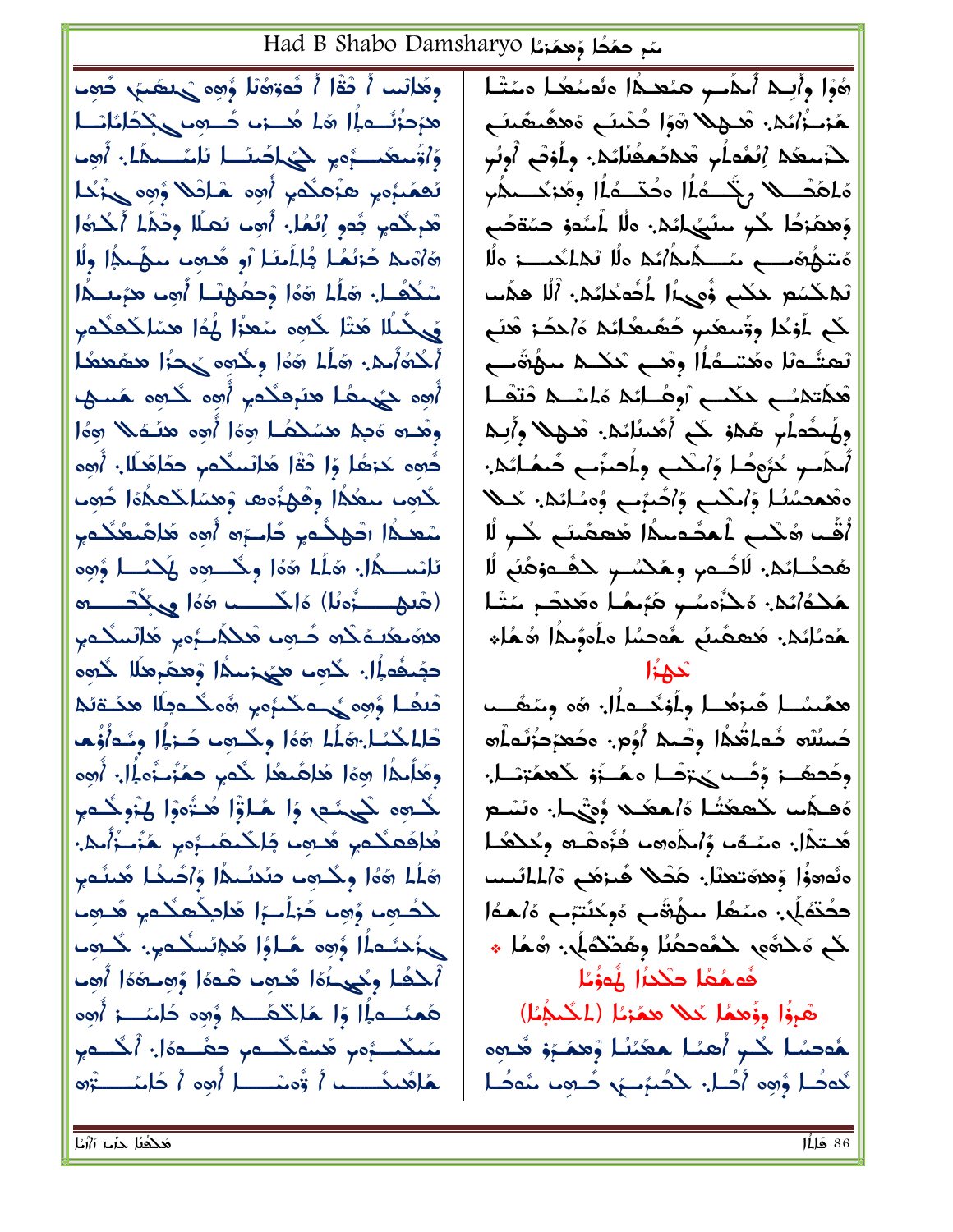## Had B Shabo Damsharyo أَسَمَ حَمْحًا وَهِيمَ مَنْ

وَ/َتَعَْبَ: هُدِهِهِ هَاكُتْ وِثْمُ/ًا هَزَّوْهَلْنَا وِثْمَالَا هجَيْ شَــا صَــْهِـا صَـمُــولَمَا. مَنْأَسُــا وَٱسْــا وْهِهُمِيْنَا حَمَّمْتُـهِ]ْلَ. كَلِاهُـلِلُهِ وَٱهِنَــا أهدَّ عبدًا هُجْمَنَا كُلُّم. أَبْوَهِ كُلُّوهِ كَاكْبُوم وْهِمْاوُوْلِكُمْ لِكُلُوهِ كَالْحُصِّيْ وِلَا دَدُّسًا. أَبَعِهِ كُلْبَعِهِ وُمِنْسَبُرٍ أَبَعِهِ هُزَيْهَا وفُدُه مَنْتَا وَأَسْعَبَ هُدْهُمَنَا كُلُّهِ هُوَصُبَا أُهِهِ لَمَوْتِمًا هُمُا حَثَدَتَ لَحُدْهُم \* وجُديًا ورَجِزًا .

وِهَٰدَوْسًا حَـذَا خُـدَدَٰا وَٱحُـلَىكَـنَا. وَهِءَا دَٰرُهُـا. ضَرِ أَبْدُهِ مَا كَلُّـهُ|. مَكْعَمُزْشُمَاْ| وەوقىا وەھزىلا دىھىھە كىلەما سىلى مَسْهُدَا وِنَعْصُــْتَ مَــْـْ شَــْدَوْشَاهُ وَفَيْــَةُ مَـْ أَمْرِهُ مِدَ الْمُعَهُ مَنْ أَسْمَرِهِ لَنْمَا كَلَمْ فَيَسْمَلُ أَلمسكعت أنظ هُذب حتَّصعُت هَيَّ دَالٍ. شَمْ أَ لِخَافِدُهُ أَنْ الْمَسْمَعُمُ مَنْ الْمُسَارِّدَةِ مِنْ الْمُسَارِّدَةِ مِنْ الْمُسَارَةِ مِنْ الْ هُـعثَـُـه، سَـهُـٰتُم ۖ أَسۡتُلُا وِضَ هَـٰٓتُمۡ مَـٰٓفَعُــكَٰب هُم هُـْمَسْمًا وَسْتَهْـرْهَا. هُرُسْمَـٰائِمْ بَعْجَسُـبٍ. ەللۇھېر كىلادىئېر ھ

## فأوقشه ورُهزًا

لْمَحْدِسِيْاً. كِيْهُ مِدْهُمْهَا وِهُدَٰؤُمَا كَبِيْدِ لَاهِ. أَهِ لَا هُوَلَاهُا هِوَشَى الْأَمُو وَلَكُلْ اللَّهُ وَلَكُلَّا وَهرَدُرُنَـه)| حَصَـٰرٍ هَــهِلًا هِسُـدٌـهـهِٔ). ضَـرِ لْجَيْرَهُــا ةْالْمُفْسَفْ: مَكْعَمَّرْسَا ةْالْمُنَكْفْ: مَكْتُرْسِيْهَا ٱلْمُكْعَبِ. مَكْسُبُسْتْرَا مُعَشَم ھَكُدِمَا. مَكْتَعَعِّدُ مَادَفَهُسو. مَحْعَّدَهِ ا ەُ،لمَنحدو. ەَكرَىــەُتْل أَبعكَسَـدو. ەَكْتَنجُتْـل ،<br>المَصْحَدةِ: مَكْتَبَعُوصُا الْمَانَـلِمَوْهِ: مَكْتَفِعَنُـل هِ الْخَالِ ٱلْمَمْ هو. وِكْتَ نَالَ ﴾

صْخَدْے اُل: هَـاُـا هَهُ ُوحْـــحوْه هَعْنـــا وَٱصۡكَـــد هُدنَـــم وهُمحُـــم لِمَتَنَسَــل ٱروه سأكْـــه نُـــدهوا دْهرَّبِنْـــداًا أُهِه لَّاـــــزا وِتَمُنفُـأَةَا هَهُدَيْـُـدَمِ صِـرَى سَـٰدَوَٰنَـرَا. هَلَٰلًا هَهُاوِكُمِهِ حَكْمَعُا أُمِهِ أَحِزَا وَمِهِ أَوْهَدُهُا هَاهْعَكُمْ هُدِهِ هَٰدَاًا مِـرَّه ظَكْظًا وِثَـلا حصَّــوهَ| أَروه لَاهُ| وَهشـــاهُ| هَـــا سَارَوْهُنَـــا وِفْاهُنْدُ کَسْتَ الْمَاسْتُنْسُومِ حَرَّوْهُلْگَسْنُومِ ﴾ لَيْخَسِّيْرُهُ: أَرْدِهِ كَلّْمِهِ كَلّْمِ أَلْمَ وَشَمَّلْنَا ضَلَّى هُعكَعنُدو حَمَدَالًا. هَٰذَا هُءَا وكُدِهِ ٱللَّـٰهُمُ الْجَيْـٰـٰهِـٰهُمْ الْمُصَـٰهُـٰمُ أَوْجِهِ مَجْمًا ٱوَمِ وَا وَقَدْلَ خَاوَّىـعَـــرُومِ هِـعَاهَـنْـكــومِ. أَهِو لكتوه تفعنا وهجوه فزها ؤوب أهيئوه يُحرَّنَا وِحَتِبْا هُعِجُم أَوه حُورًا هُوجُمْ ؤُەسكىبۇەم، كْخُبُرْ، كَـٰارْ، قَدَارِ، هَازْمَـٰهَ) شَبْهِهِ ھُاڭــــزەم ھَاھْعْكَـــەمخُمِە أَهزَــــزەم. هُسةُ، كُـــــم ۖ حَـــالْم وَحْمًا هنُعــــدًا أُمِه ثَمِنُعُلٍ أُوهِ مَتْلًا هُزُنْزَلَ. كَالْكُــٰأَوْهِ فُاحِكْتِنَا هْامِنُومِ أَرْهِهِ هَٰذَاقَ بَصِيرَ السَّرْوَةِ وَسُعْدًا وَرَهِ ا إِنْعُـــداً مُوم. وِقْدَمَـــدْ أَوْنُـــالْمُومِ أَرْمِهِ وهَاعْتَكُمْ أَ مِكْتُمَاْ أَرْهِهِ أَ هَاكْتُحْوَرُهُ ۖ هُزِيُدِيهُـــرُومٍ وَهِجَرِهُا كَـــومٍ حِيَيْجِــزَا. أَرْوَهِ لًا سُنزًا مَا سَوْمًا أُهِهِ مَا سِهُهَتِهِ وَٱتَّعَا أَهِهِ لَا هَاسُيغَـــدُ أَهِهِ لَا حَمَاسَــــز وُٱلْمَـــــز أَحْكَمَا أُوهِ وََّعِيمُ بِمَبْرِدٍ. أَلَّا هِمَٰىكُمْ هُذِب أَهِهِ أَوْخُطَ وَوَّسْعَمْتُومِ حَجَّمْتُمْتُ وَأَلَّ أَهِهِ أَحدَ وَحَسَنَ أَ تَعَنَّقَالَ أَ هَنْتَهُ أَلِ وَهُدِهِ مَحْدًا وَسْمُعَطِرِدِهُمْ لَحَكْمَا دَعِبَ وَعَهَّدَا. أَيَّهِ لَمْسَدُّه قَنِعًا وُهِبَ هُنَدَمَأْتُومِ هَٰعَذَوْكُمْ

مَحْدُبًا حَرَّبِ ٱلْإِيَّا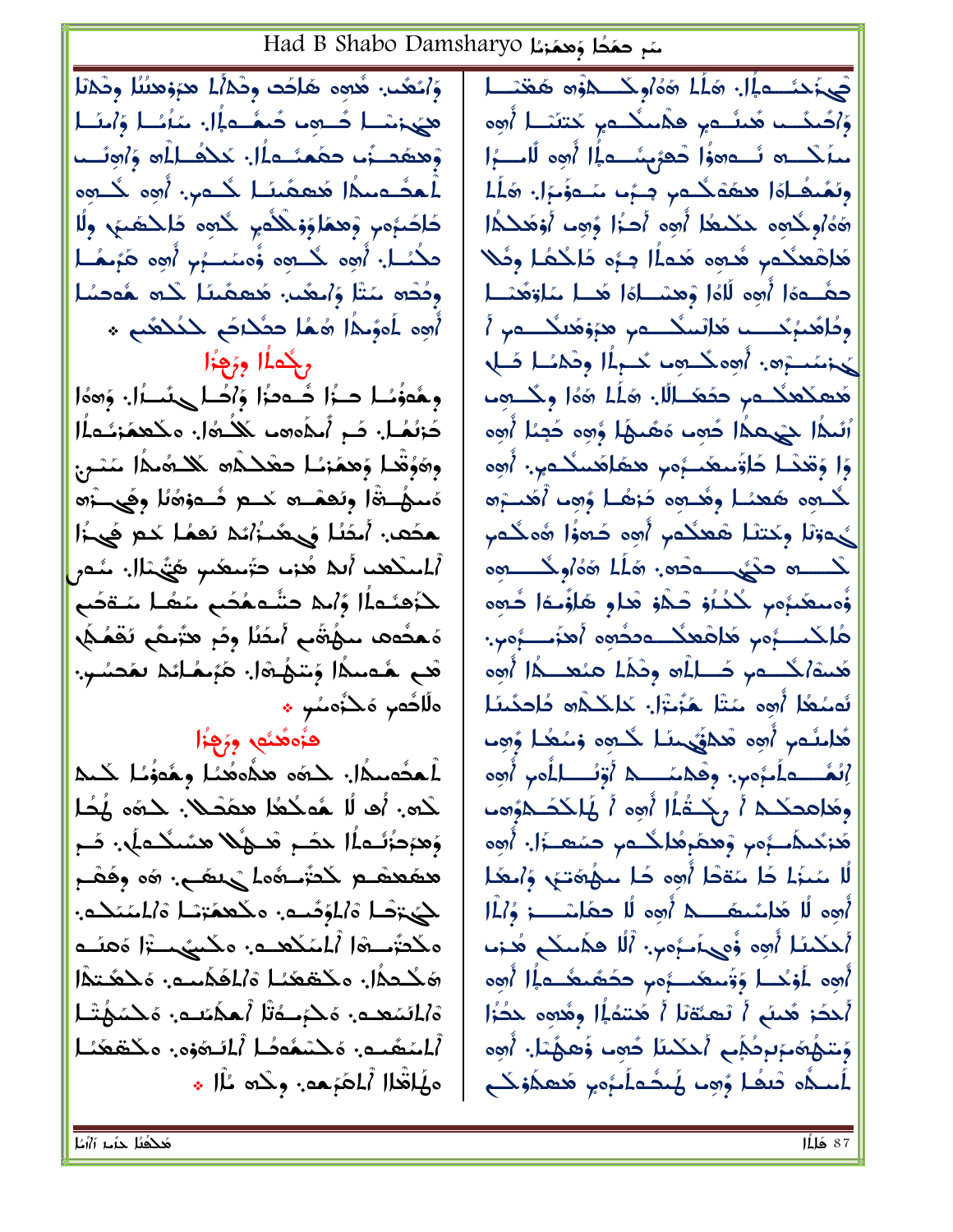## Had B Shabo Damsharyo مَمْ وَهِمْهُوْ بَلِيل Had B Shabo Damsharyo

فُسُل حَقَّ لحَقَقَ عَلَا هَذَا كَعِمْزَنَا هُ/هجُوَّوَ وهُم حسَّوحُعُنُـا وَلِحْم كَـرْهُـ10 وَهُ وَاخُذُبِ مَاهُتْلِ حَنَبٍ وَهَا هِمَٰا حَصَّوْهُ ال أَحْذَٰوْ حُزَى الصَّعُدُ وَبِرُهِ أَهِ. هَكَتَمَت هُـا وِهَكُـْ شَكْفُلًا ؤُهسُلُـاً. سُـْهِتْ هُـع هَٰزِهُـۡعِلۡهِ ۖ شَعَـٰـٰٓهَٰـٰٓ لَـٰهُٮ وَٰوِهُـٰتَهُ ۖ وَٰٓوَا ۚ مِهَا وِلْمَارَهَـٰٓءَٮ ڪُنهَ ٱِلۡھُـۡعَلَٰہِ ۚ وَحِکَمِـٰٓ ٱوَهِ مَوقَعَـٰتِهِ هَدْهَرِهُـا هَــِ هُاهُــهِـاُا وَهِدَٰتِــٰٓ هِمَــٰـنِ هَــٰـهِــ لْكَتَفَـتَعَدُّا هُمْ ثَتَوْهُلًا وُمِكْتُه. وَيَنَتَاهُ وَ*أَمَ*تُم هَمَها حَزَمَاً حَمَّدَتَسِهِ. وِهُزْمَلَا حَقِيجِاًا فَيحْتَفَا. حَالَكَ قَبِ هُعَۃُمَاْ قَتَٰا أُسِرِ رُهِمُا هَه وِهُمْت وُّهِمْا هِهُتِوْبِ هَتُا. هِفُقَمِ لخرْهُىهَـا وِنْعِفَـٰىٰ لَارْكَـٰدُا رَهِّئَمُّا. لَمُحدَّد لْلَّكِيمُهِ تَهْدَا. مَالْتُ وِلْمُصَدَّلَ هُ وِهُـــَّ;َهُوا. وِهْـــــــو همَّحَزُّــَــامُّــ حَصَّصَٰـِـــدًا. وَٰٓائِحِبۡوَ؎ِ۞ حُدَّےۢاْل وِلَمَحِصَّـٰٓءَۚإِ. وَٱلۡمَـٰائِمَا فُهُـدووْهاُ، حَنَفُـا أُسـرِ وْٱلمَرْحَــه حَنَحَفًـا. تَسْعِ لِكَنَّتَهِا حَكَوْنَدَه وِتَلْبِ هَزَمِيكَالِ مَنَّزَم حنَّمنُعْدَه لَاوْهَدْدُا وُمَّدُا هَٰدَىٰلا خَسْهُمْا حصَّىها مُعدَّے ، وَحصَّى لَحْـةِ سَـةَصَّة مَتَّهُاهُمَاهُ ﴾ [وقَّ أَعدُه من أَخْفَرَهُم أَوْخُطْ وِصُّلَا كَــأَلَمْ إِنَّــمَا رَّبِــمِ أَضَّـــهما هَجَرْضًــلِ. أَوْهَا للعُقشا ةالمفعظ ونؤوفا هو مصنعننا حَمًّا ۖ حَجَّحُتُا ۚ هُ ٱحۡتـٰٓمۡا ۖ وَٱلۡمَـٰلَا ۖ وَوَٰحَـٰـٰا ۖ وَٰهِ مَـٰ همَّحسًا. أُهيَّب كَسعُا حسَّوْصًا وَالمَرْزَا وٱنُوۡلَٰا ۞ ٥ أُسٖ أَحُوهُٮ. أَهُٮ حَنَّسَوۡا وَهَٰـٰٓتِكَـٰلَـٰ هْلِمَلْمِنْ وَٱهْلَا هَٰهِ هِعَنُنُا. حِكْمَ لَمِنُنَا مِنْهِمْ لَمِنْنَا الْمَسْرَ هُم وُهِمُه مَحَصٍّ حَتِبْلَ حَهُعِبًا. وَٱلْمَهِدِ وِحُزْهَنَا هَهِ وَمَنُنَا نَسْعِ كَلْخُبُوْ هَكَخَبَا

خبروا هُزَسًا لَكُــهُ| سَىــكَــمُلُا هَجَّمَــهُــا هَيُــــز ؤُوسُا. وَحرْجِسُا هُٰحًا وَ حَادَّوَهَا مِ هَٰجِ لَا هَـْءِم دَمَكَ مَكْنُهُوَوْمَا هُومَّرُنَا وَمِكْرٍ هَءَتَهَا ٱقىدى كَـــى. ەَـكـــزُاْها أَ وِقَعتْدُنَـا وُبـكـر ـمحۡتسۡا منۡحُتحۡا وۡلَـٰا ۖ نَـٰأَـٰٓ، قَدۡ خُلا حَتٰٖتُ. سَٰڡٞٮۿ ڬؠ: هَڪَنُڡ وِمَمَّـۃ وُهُمَّا هَعْدَكْمَا دَمَ جَعُدٍ وَحُوظُومًا بِ. حَجَمٍ لَكَي. وَحَسَّاؤُواً ا معَكْنَهُـها صَنْدًا رَجْـها كَـــى. أَلَّا سَكْـتَ ھُكْىــع تَكْھَىــع مئع حَمَّا مَثْلُــمَاْلِ وَمَكْـع لمسْـــدة لِمُؤْمَلُـــه أَلْمَـــدَمَ أَرْلِ أَـــدَلْمَـدَدَمِنَـــع. ەَحْڪُــزَّەﻠًا وَۡـكَـــوٖ كَكَـــەُمَا ەَھٰدَكَـــمَا أَفِيْ الَّــِ ۚ أَلَٰا ثَـــ مــأمد أَه أَصُـل هزَمـهُنـُـل وَحْثَكُثَ وُهِنُعَاْلِ هَمَعْلَا هَٰذَنُوا ٱلْمَلَسَمَّتَ لًا أَهمَّــد هَــع هُموَهُنُــا وَمكــع. أَلَّا ـهَــزَوْـا َحْجَزًا وَيَحْرِ يَتَصَحُّلُ قَوْلِكُمْ وَيَسْطَ قَبِي هعَمَا. كم هدَٰ: أه وفَها هَلَاتْا كِحزَاسَكَ مَعْزًا وَلَيْ حَحَدُهِ حَدًا هَكْنَهُ هَبْعُمَاً }. هْ/اَحۡصَٰٓ \$شَاهَ هَٰٓ فَيٰۡٓ ۚ أَوۡلَا ۖ أَهۡهُمَا ۖ وَلَا ۖ غَاهَمُ وَلَا ۖ وَلَا ۖ عَلَيۡ وَلَا وَهِتَوْهَا. ۞ ٱلْمَكْمِ حَجَمَةٍ هُمِ ٱوْخُا وِصْحَا وَمَمْ وِلَا أَمْوَىٰ). هَصْلا حَكْمُوما هُدَكُرُا لمَؤْسُلُ، حُـم مَـُحْمَى مَـمْٓا إِنْهُٰنَـا وَلَا حَزَنْـلاً. ة/لمسأم حدُكعُل إلهائك مَكلمُ أَمْكَ مَعكَم كَعِنُوهُدِهِ الْحَوْتُكُمْ وَوُوَكُمُ أَوْوَةً مَعْ الْمُحَمَّى وَعْكِنَ وُهِـٰهُا وَهْـٰاتُمُّا. وَهُــزُبَ كَـْقَدَكَــْمِ هَكْعَكْفُ وحُدَحُــْمِ ۞ لَكُســَمَ ۞ حَــٰز هَدَّــَـهِ. لْحُدُّهُ). 16عُنَى لَحْمِعُدًا هِنَىعًا. 16عَهَ: 6 وەَ كَ زَالْمُ الْمُسْنَةِ مِنْكُمْ وَالْمُسْنَافِسَ مِنْ الْمُسْنَافِسَ مِنْ الْمُسْتَفَاءِ مِنْ

هَجْهُمَا جِرَءَ ٱلْإِيَا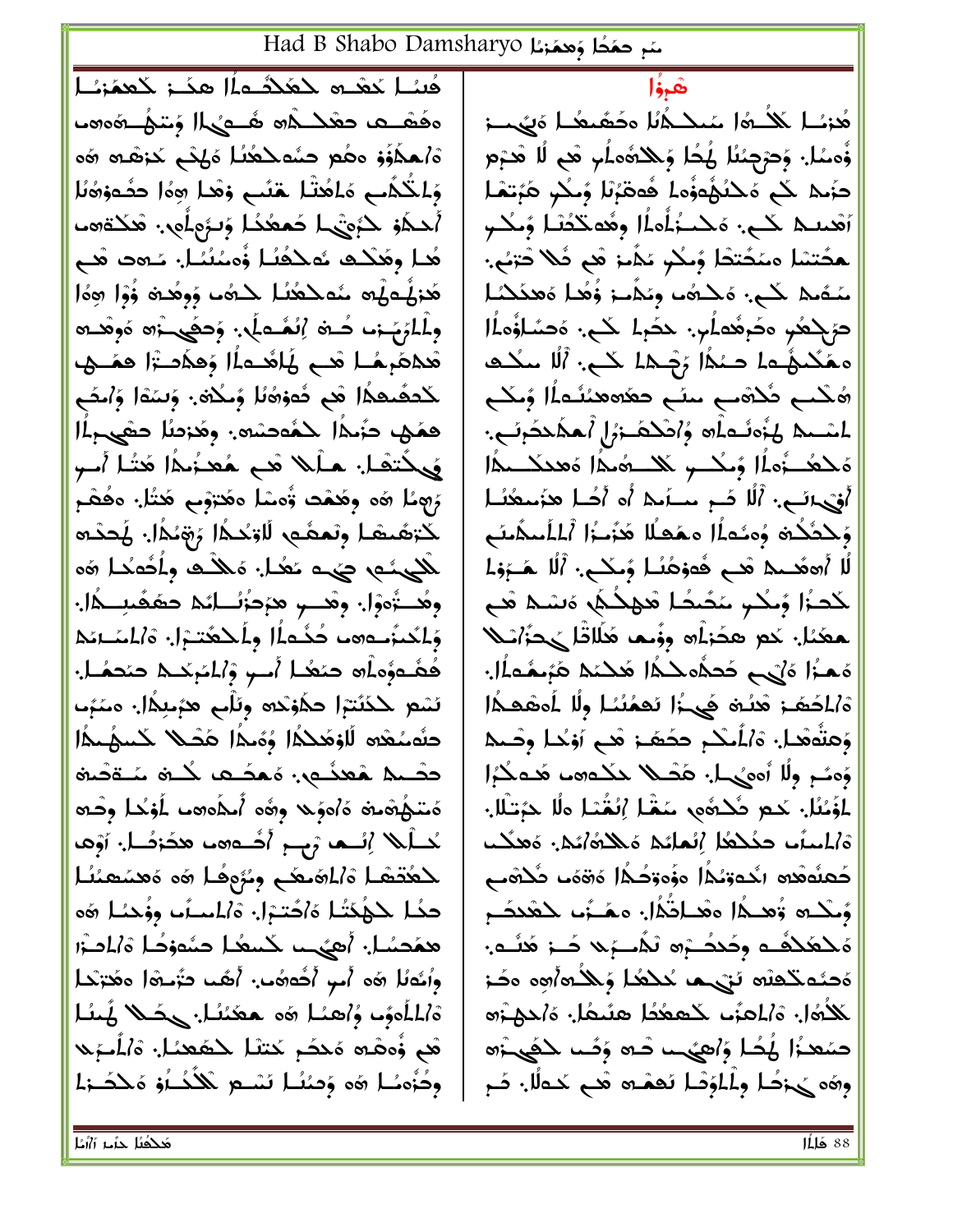## Had B Shabo Damsharyo بَمْ حَمْحًا وَحَمَّرْنَا

حنَّهُۥۢۤا 110 وحُتَّمَعْا ومُزْحَبُ عَرْهُىب. مَعْرُوْ لَكَــع فَـــده أَهنُــداًا للحَاتَــب مفـُـدةشكَــه. دَوْدَسُـل مَـنُـدَكْلا حَـثَـكَـرْهَـــع لَا نُـعَّدَهَــْمَـلَا ا وَمِكُم هَانَسس حهُمصُماُمِ لِكَثْلَوْهِ وَالْمَنْتَمُ ههُتهنا أَمدُل وهي شَلا هُصَرٍ ثَلاً: هَعَهُلاً ئُعْلَ: أَلْمَذَكَـــت مُاهِمْيَـــمِ. كَـــع أَكْـــمْ ەۋەئىر ھَبْعَا ھَمَا ج

فُوهُمَا حَكْدُا هُوؤُمُا هَبِؤُا وِرَهِزًا عَلا همَّنِنَا (الحُمِيَّنَا) هُزَسًا لَمُدُوُّا سَيَكْمُلُا أُوهِ جَعَيْعُكَ أُوهِ هزَمهُمُا. وَحرْجِمُعًا هُـهُ| وَهِم ٱلْحُدَّهَا مَوْمِهِ هَا لَا هَاوُه مِكْعَكُدِكُمْ أُهِهِ كُلُّهِ بِهُـٰٓءَا وَا هُەمْبُسُوم ۚ أَ هَبُتقَا هَدَاهِدُوكِي. أَوه لكَلِّهِ ۖ وَٱوۡ أَوۡلَا ۖ وَا هُدَكَّدُنَـٰٓءَ ۚ وَا لَهُ مَحۡتَسَلَ ۚ أَرَدِهِ اً مَحۡتَحۡا آوٖ قَده تَکُه حَۂۡـداۡاهٗـدهَالَـدُدحِکَمِ. لَاهسُا وَهِ كَكْسًا أُهِهِ هَذَكَسًا صُبِهِهِ لمُعكَنَـــــــزُومٍ أَبُوهِ حَـــــــبُوم زُودَاً ــــــــزُومٍ هَعْكُدْمِكُمْ. أُبْوَهُ شَوْسًا شَيْزَهِ إِلَّا أُبُوهِ شَوْهِ هُـه&هُلْأُوُهِه هُـهُــبُهم هُـْرَضَهُــهُمِـدٌ ٱلْل قَاسِكُـدْ 1⁄2 شَكْلَـا أَسْلَا أَ خَاهُـــي لَمسِمُّه تَسَرُّا وُوهِ هَاوُا هُدَهَنَّكَا. أَوهِ كُلوهِ لَحْمَا وُهِ ۖ أَخْذُهَا لَا مَحَاجَدَا مَاحَسَنِكَى: أَلَّا أَهِبَ تَعْشَالَ وَسَأَنْكُمْهِدَأَ أَهْدَا هَزَسْهُنَا ۖ وَحْدُثَكُنَّهُ أَرْمِدٍ مُنْزَحُمْإِلا أَرْمِهِ أَرْمِدٍ كَبِيدَتْنَا هَاسْـزِدَٰا بَاسُـدُسَــا أُرْمِهِ لَا جَاحْــدْ هُـــرَهِ دَالِحْمَـــَىٰ: ٱلْا همَرْوَلَحْــمِ لِحَــْمِهِ أَحَزَـــرُهرِ أُوهِ مُحَيطًا لِلْحُومِ وَمَنِ أُوهِ تَاسْلًا هُدِهِ لمعْنُسًا خَاهَسَتْ شَمْسَرًا وُوهِ وَيَمُاوُهَااتْسَار حَيْدُ ُسْلًا أُمِهِ مِنْزَا حَدَّهِ أُمِهِ مَاسْطٍ حَدِمِهِ دَٰزِهُما وُرِهِ حَدْهُكُمُ الْمَكْمَةُ الْمُرْسَفَةُ ).

خَهُٰزُها مِنْدًا وَهلَسْعُلَاهِم وِهُـتَدَّالِ تَكْـرُهُم مُتَكْمُهَا لِمُنْزَىنِ. وَثَكْتُونَ مُمَكَّفَتُمُونَ حِمْسَنَاتِ مِنْكُمْ مِنْكُمْ مِنْكُمْ مِنْكُمْ مِنْكُمْ تَكْتُفُوا تُفْعَجْزُنُــٰءَمِن وُّدْوَتُـبِ وَقَدْلُوا مُوْلِ ھىقىئىم كىم. كىئە وئىگىم ئكۋىم ؤُهرَفُــدًا مَاهَّتَـــهُـلًا هكَــز حـــمُلِّدٍ. ضَــر ھَٰٰٓھُمَّکَمِ ھُہُمُّدُوما ہُ/ھُنَّنَے اُوِنَسا لَکے هُـز، نُـ20وَٰا وَمَرْحَــدُمِ. حَـتَعــع كَــع حَلَمــهُا وهُـ2صَبْرِ بِحِثْـ2فِ كَــحِ صَـرَحِـــدُا وِ/وَّاسِرِ وَٱلْل لَّلَــعِ قَعَــمِ الْمَامَلُونَ مُسَنُّمَاً الْمُحَكَّــعِ وِيَــزَوْا ەَتەَكْر ھۇمۇنىر. ەْكر كىنى، مۇمۇب أَهْمِ كُمْ كَسَكْـْمَكْتْهِ وِتْعْمَـثَاهُ/ب. سَكْـكِ َّكُمْ حَفَتَمَا وَهُمَّصَّنِّنَى لَمْتَ كُمْ كَحَكْمُو صَّحَمَهِ. مَعْسُرِ أَلْهَبْ مِنْكُمْ مَحْكَمَ َحْدَ<sub>َ</sub>ٓسِ مَكَّبٍ هُنَّـعٍ ۖ حَمَّـٰٓوَهُ أَلَّا حَزَّسَهُسِيٍّ. لْمُسَتَ شَلَاهُنَّے هُتَنَبُّهُ ضَي*لُائِي. هَـذُ*ّهِمَا ضُـماقُدِّهِ حرْهفُــو نَــــــــهمْ ا تَكُــــع هُـفــــَوْت ِحْرَجِنُنُو. هَٰٰٰهُوَ ۖ ـُحِي ۖ ـاسْـِـهِ دَتَـٰهَا وِلَمَــدَّدَاٰبِ. كَبِرَةِ لَكَمْ وِهُزْمَتِي لَكُمْ فَوْلِ كُلِّي هُمْ فَشُمْهَمْا وِنُثَمِكَ }. رُجْمَ كُمْ ضَبَحْدًا وَحَزَوْبٍ. هنَّت ەمْبْت خْتْنَجْ خْمَلُى. وَّسَّ قْتَحْ خْتَاشْدْنَا وَسَوُّهَ مَاسُ مَعْكَفٍ بَعَكُمْ حَنَقْفُ). ـلْـمحْـٰدَمِـدْا مْدَمْا مِنْـنْمْ مَحْتَتِہِــم دَكْتَوْب حَنَتـــمْ| هرەَتعلىا لَعـــــــاهْ| وَيصَـــوْت لَحْــــو حعْلِلُـدُمِ وِلَمْوَلَى وَلَاحُمِ مَكْرَمِنُو هَٰئِمَارَ  $\bullet$   $\mathop{\text{L}}\nolimits^{\circ}$ تحهزًا

ھمُسُل مُسأَّا مشتعثاً وَٱصَلَ ۞ وَٱلتَّاسِ نُفْعِدُوْنُا وَٱسْكَنِّ وَفَزْنَتْهَنِي. ةَاهْشَا وَٱسْكَنِّي وِتَسما تَسما لِتَصَرَّب، أَبِ هُـٰٓءَا أَرْلَمْتَ

مَحْدُبًا حَرَّبِ ٱلْإِيَّا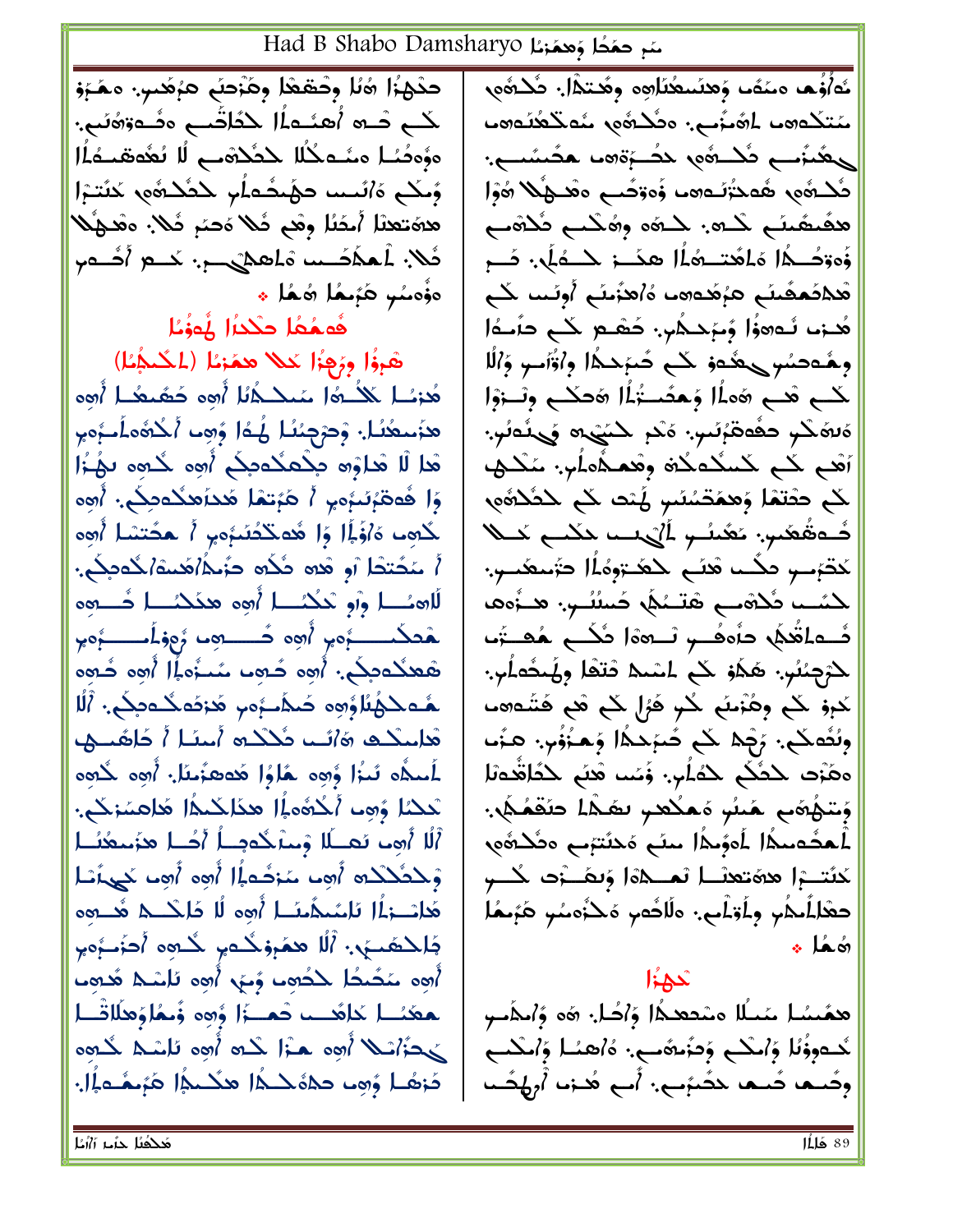Had B Shabo Damsharyo ļ ;<br>4  $\overline{\phantom{a}}$ 

أَوه هَامُسْتُهَا هَتْسَا. هُــمَهْكُم لَا هَاهَــِهَ í  $\overline{\phantom{a}}$ H ۔<br>ذ  $\frac{1}{2}$  $\overline{\phantom{a}}$  $\overline{\mathbf{z}}$ مِ مَا عَمَلِهِ جَمَادِ اللّٰہِ مِنْ اللّٰہِ مِنْ اللّٰہِ مِنْ الْمَالِيَةِ مِنْ الْمَالِيةِ مِنْ الْمَالِيةِ م<br>مِحْلِمِيْكِ حَمَلِهِ أَوْحُلُ رَبَّهُ مِثْلُ فَي عَمْهَكُمْ ć  $\frac{1}{2}$  $\frac{1}{2}$ لَّـــهُمْ وَا هُـَاةًۭا ضَــةَا وَّوهِ حَاسَـةٍ. أَوهِ <  $\frac{1}{2}$  $\frac{1}{2}$ , H هُالْكُفْخُذُ وِهَالْمُنْكُذُ أَ هُـتُوَوْلُ وَهْـبَ ,<br>3  $\ddot{\bullet}$  $\ddot{\mathbf{z}}$ ر<br>م ة<br>م  $\frac{1}{2}$ ,<br>י د موسى السلام السلام المستقام المستقام المستقام المستقام المستقام المستقام المستقام المستقام المستقا<br>وفي المستقام المستقام المستقام المستقام المستقام المستقام المستقام المستقام المستقام المستقام المستقام المستقا  $\frac{1}{2}$ .<br>ژ  $\frac{1}{2}$  $\frac{1}{2}$  $\frac{1}{2}$  $\frac{1}{2}$ كون المسترد العاملين المستقرح المستقرح المستقرح المستقرات المستقرات المستقرة المستقرح المستقرح المستقرح المستق<br>المستقرح المستقرح المستقرح المستقرح المستقرح المستقرح المستقرح المستقرح المستقرح المستقرح المستقرح المستقرح ال  $\frac{1}{2}$  $\sim$  $\ddot{\bullet}$ ۔<br>ڑ  $\overline{\mathbf{z}}$  $\overline{\mathbf{z}}$ H كَاسَة فُسَعٍ ثَمْهَا شَبْهِهِ ضَلِ. هَامَعْنَدُهِ ا , ļ  $\frac{1}{2}$  $\frac{1}{2}$  $\frac{1}{2}$  $\ddot{\phantom{0}}$  $\overline{\phantom{a}}$ لَّاحَتَتَـٰٓءَا كَـٰهِهِ ۖ لَٰٓ فَخُـا ۖ وَنَأَىبِ }هب هرَمنـدًا. ر<br>لا  $\mathbf{i}$  $\frac{1}{2}$  $\sim$ H د<br>ل í مُعرِّضِكُمْ خُصِّ نُمسُعُبْرُه كُصِّ أُوْهَٰكُمُّ ا  $\frac{1}{2}$  $\frac{1}{2}$  $\frac{1}{2}$  $\frac{1}{2}$  $\sim$ .<br>د  $\frac{1}{2}$  @R>)) :B,? #4)) 2D)) D)) , 1% )) D[  $\bullet$  $\frac{1}{2}$  $\bullet$  $\overline{\phantom{a}}$ H i vo and in the internet in the internet )<br>A ۯ ۔<br>رو , í ر<br>ژ ا<br>دوم هَدَدَو دَكْرُه وَهُنَاسًاأُهِم لِمَوْحُنَا وَإِنْشَه صَلَّ حُضَمَ  $\overline{\phantom{a}}$ í ,<br>י  $\overline{\mathbf{i}}$ .<br>د ک ,  $\zeta$ ، أموه ما المستقام المستقام المستقام المستقام المستقام المستقام المستقام المستقام المستقام المستقام المستقام ا<br>أموه مستقام المستقام المستقام المستقام المستقام المستقام المستقام المستقام المستقام المستقام المستقام المستقام  $\overline{\phantom{a}}$ < .<br>■  $\sim$ í ֡֡֘<br>֧֢׆֧  $\overline{\phantom{a}}$ ر<br>وف أَسْمَدُ اللَّهُ مَسْمَعَهُمْ أَسْتَخْرَجَتُهُ مِنْ الْمُعْرَبِّهِ مَسْتَخْرَجَةً ر<br>ر , , í أوه مستعينًا أوه سَامًا وحُصِّم لَالْمَتْدَا أوه  $\tilde{\mathbf{z}}$ .<br>.<br>. í  $\frac{1}{2}$ é<br>1 <  $\overline{\phantom{a}}$ ۔<br>رو  $\frac{1}{2}$ لْلْعَمَعْدَ ۚا ۚ أَرْمِهِ ۚ مَـٰلَا ۚ وَمِهِ ۚ وَمَحْـَا هِمَصْائِـلَ ۚ إِ  $\frac{1}{2}$  $\frac{1}{1}$ < ۔<br>اُ  $\overline{\phantom{a}}$ مستعمل مستعمل مستقبل من المستقبل.<br>تحسار الله على الله على الله على الله على الله أبوه من الله على الله على الله على الله على الله على الله على ا .<br>وفي  $\frac{1}{2}$  $\epsilon$ منفَهُ: وَمَعَمَلُنُا بَنُ جَاجَدَ وَمَنْ الْمَسْلَامِ الْمَسْلَم ,  $\overline{\phantom{a}}$  $\overline{\phantom{a}}$ í  $\overline{\phantom{a}}$ لَاحۡتَهُ/هِمۡمَعۡنَـٰـَـا وَحۡدَـٰـا ٱهنـٰـا ـَعۡعَنۡنَـٰـا وَ  $\overline{\phantom{a}}$ ؘ H  $\overline{\phantom{a}}$ í لَّـمَـلَاه لَمِنْـل هَـلُّ وَّوَهُـه أُهِه هَعَلَاه لِـُـه الْمَسْمَعَة وَ اللّ <  $\ddot{\bullet}$  $\frac{1}{2}$ كتنا كُلوه هَعنا. هُلُوَيْهِ وِثْمَنَا أُوهِ < ć  $\frac{1}{2}$ H  $\overline{\phantom{a}}$ طَاحُهُا وُوِهَ مِنْتَبَى. فَاهْعَنْدُه خُدُبُو أُوهَ  $\ddot{\phantom{0}}$ .<br>رو<br>(  $\frac{1}{2}$  $\overline{1}$ لكَرْمِت خَذْلًا وِحُهُوَٰهَا هَيْدَهُ كَلَامَ وِهَاهُنفَتُلَظُ  $\mathbf{r}$  $\epsilon$  $\frac{1}{2}$ ۯ  $\bar{\hat{\mathbf{i}}}$ وَا هَتهْا. أُوه مَكْكُده أَ سَتكُده مَكَيحَب.  $\frac{1}{2}$  $\ddot{\phantom{0}}$ , H , ڑ .<br>رو<br>ا  $\mathbf{r}$ .<br>ڑ ر<br>مَكْكُد أَمْ أَحِدُّوُ السيْره مَحْيَى مَسْا حَكْكُده أَ <u>,</u>  $\ddot{\phantom{0}}$  $\frac{1}{2}$ ۔<br>أ .<br>ڑ  $\delta$  كاقتنم ســــــرْ، هَـتَتَشَـــــــــــــــــره  $\delta$ H  $\frac{1}{2}$ ر<br>و H أَمْسَ وَأَحَدُ الْمَالَمَ هُمْ فَكُلَّهَا الْمَسْتَمْرِينَ وَأَمْرَ بِهِ وَأَمْرَ بِهِ مَنْ الْمَسْتَمْرَ وَج  $\frac{1}{2}$ ۔<br>أ ŕ  $\frac{1}{2}$  $\frac{1}{2}$  $\overline{1}$ to the كْتُوهُمْ وَهُنَّسَا مُحْكُدُهِ أَكْهُدْ هَكُمْ وَّصْلاً  $\frac{1}{2}$ H , ؘ هه هند بن أبد أن أبد من من من الله من الله من الله من الله من الله من الله من الله من الله من الله من .<br>በ  $\alpha$ í ۯ  $\overline{\phantom{a}}$ , هَدُفَهَما أُوه أههُما هدُهوَ كَم هُزم أُوه ۔<br>رو ۔<br>ر **New York**  $\frac{1}{2}$ 

أُوه هَخَاهُــز هُامنَــا فَهِــزُا نَعْمُنُــا وِلَا أَوِ =<br>ו Í ا<br>ر ا<br>الم -<br>°  $\overline{\mathbf{E}}$  $\frac{1}{2}$  $\frac{3}{2}$ شُـوه هنُممُـا وُوب نُمُـماُا. هَـمكَم هُـوه ≽<br>ال  $\frac{1}{2}$ **Color** .<br>€  $\overline{\mathbf{I}}$ رُ أَوْخُطَ وِصْلَ أُوُمْ وِلَٰلا أَيْحَامَهِ، هَامَشْكُلُّهُ حَبَلًا ۖ , .<br>ا  $\mathbf{i}$  ۯ j وَوَمِنُوهِ مَعْدَكُمُ! وَلَمْؤَوى: خَعْرِ مَكْكُوهِ أَكْلِهُم ,<br>3 ۯ  $\frac{1}{2}$  $\sim$ إِنَّهُنْـَـا أُوهِ لَٰا هِدَحَجُــا. أُوهِ مَـٰـأَبٍ فُــوهِ  $\frac{1}{2}$  $\sim$  $\frac{1}{1}$ .<br>د هغه è  $\frac{1}{2}$ ۔<br>رو H رُ  $\frac{1}{2}$ بَعْلَاهُمْ إِنْهُ أَبِمَا أَوَهِ أَكْثَةُ أَبِي أَوَهِ هِلْكُو  $\overline{\mathbf{z}}$ ڒ  $\overline{\mathbf{z}}$ دُوهِ هَدُهُمْـدْوهِ تَلكُـدهُا أُوهِ وَٰدًا أُوهِ وَهُمْـح  $\frac{1}{2}$ .<br>وفيات ć .<br>الأ∂  $\frac{1}{2}$ **،**<br>و -<br>د ه صَلَاته وُسِبْه أُهِه تَحْسُلَ أُهِه سُــكُا. أُهِه ۔<br>رو ر<br>دون <  $\frac{3}{2}$ , دَكِره ومُاكِكَ كَاحْفَتْكَ ومُحَاسَدِينَ أَوهِ .<br>رو<br>( أَحِزًا وِهَننًا. أَوه خَوِه عَمِيحَفَنَهِ وَهَيَهَا í  $\overline{1}$ ֦֧֦  $\bullet$ < í  $\frac{1}{2}$ ر<br>ز أَوه خُلْطُ وَحَمَلَ أَبَكْهُ أَوْهِ هَدَا وَالْحَمَا. .<br>رو<br>ا  $\frac{1}{2}$  $\frac{1}{2}$ ζ لَٰهَا وَٱسۡمِ ٱهۡـُـهِ هَنۡوَهَـٰهِ ۚ خَـٰهِهِ فَيۡءَٰــٰٓءٖه  $\frac{1}{2}$ ó  $\frac{1}{2}$  $, \, \cdot$ <u>,</u>  $\frac{1}{1}$  $\frac{1}{1}$ بەلگە وهوا أوهو كمستوها ومنسوها أوما تعميسوها  $\leq$ ۯ  $\frac{1}{2}$ ر<br>ر ś ر<br>هُدوب نَحبَّلاً. أَوْبِ نَعبَلاً وَضَلَ وَمَحَوَّل أَحقَده  $\frac{1}{2}$ í ۯ  $\frac{1}{2}$  $\frac{1}{2}$ كُنُومَ هَكْشُواً أَوْكُنُوا كُنُوهِ هَسْنَهَا  $\frac{1}{2}$  $\overline{\mathbf{B}}$  $\frac{1}{2}$ مهْدَده حُجِب مُعِلَّكُمْ-ُمَّة أَهِبَ كَلِكَمَاسُهِ مَ ۯ  $\lambda$  $\frac{1}{2}$  $\frac{1}{2}$ .<br>د ن<br>وُهِ سَمْعَةٌ وَهُ أَهِ مَا السَّلَامِ أَهِ مَاسْعِ ا<br>الموارد  $\overline{\mathbf{z}}$  $\frac{1}{2}$  $\frac{3}{2}$ أَبَّهِمْ لِكَنْكُسُ أَبْهِهِ كَاهُمْتُوهِ هَٰهَ إِجْلَنْكُمْتُ  $\lambda$ بر<br>د<br>( **N<br>()** .<br>وفي أَبَوَهِ لِمُعْسَلِ هَنَسًا هَنَا حَكْمَاهَ احْسَوه صَاهَ ا ś  $\frac{1}{2}$  $\frac{1}{2}$  $\frac{1}{2}$  $\frac{1}{2}$ ر<br>ر ثَعْمَعُدَدُهِ لَا مَارَّبٍ خَصِ حَفْدًا وِمَارَجِدًا ۚ.  $\bullet$  $\frac{1}{2}$ í ć هكهاكباً من الله عنه المستقبل المستقبل المستقبل í ゝ゚ í  $\lambda$ مُوَكُفِيًا وُوسُنُيًا. هُوكُده أُبُوهِ كَمِيَوْمِ ا<br>ر<br>ر رُ  $\sim$ ن<br>وگ مُهكعُنُــا لَاهِنــا وِمُاسَــز هِمَا أُوهُــا هَــالَا ۯ  $\overline{\phantom{a}}$  $\overline{\phantom{a}}$ í وهَبْمَاضُبْهِ أَضَبْهِ أَهْبَ إِنْمُتْمَلَّيْنِ. وِضْبَهِه د<br>د .<br>?  $\frac{3}{2}$  $\frac{1}{2}$  $\frac{1}{2}$ í j فَيْ أَنْ أَوَهِ أُوهَنْهُ مَعْظَمَهُا هُدُوهِ كَيْكُمْ  $\frac{1}{2}$ **Color** ć ڑ < '<br>ہ وَارَخْصْداً محصَّدْ، ذَهِ لَاهِنْداً وِحْمَهَا قَصْدًا í : U<br>هُـروه صْـَمْعَ|. وِهُـسـة| وُٱبـرَوْهُــا ههَاهَـلْــه  $\epsilon$ è ,<br>ر  $\frac{1}{2}$ **A** a **4** دَعَمَا كُلُوهِ هُـُوصَيْبِرُهِ. وِوَاصُواهَ الصَّوهِ  $\frac{1}{2}$  $\sim$  $\overline{\mathbf{j}}$  $\frac{1}{2}$  $\frac{3}{2}$ هي.<br>وارتك المنتقل المحمد من المستقط المستقد  $\frac{1}{2}$  $\frac{1}{2}$  $\frac{1}{2}$ ,<br>י ى من من الله من الله و مع الله عنه الله من الله عنها الله عنها من الله عنها الله عنها الله عنها الله<br>كان الله عنهم من الله عنه الله عنه الله عنه الله عنه الله عنه الله عنه الله عنه الله عنه الله عنه الله عنه الل **b** ox H ֝֝֝֝֝<br>׆ <u>,</u> ڑ  $\frac{1}{2}$ 

<mark>بَا جِنْبَ آ $\overline{\mathcal{C}}$ اُمَا</mark>  $\overline{\phantom{a}}$  $\frac{1}{2}$  $\overline{\phantom{a}}$ ;<br>0  $\Delta\Delta\phi$